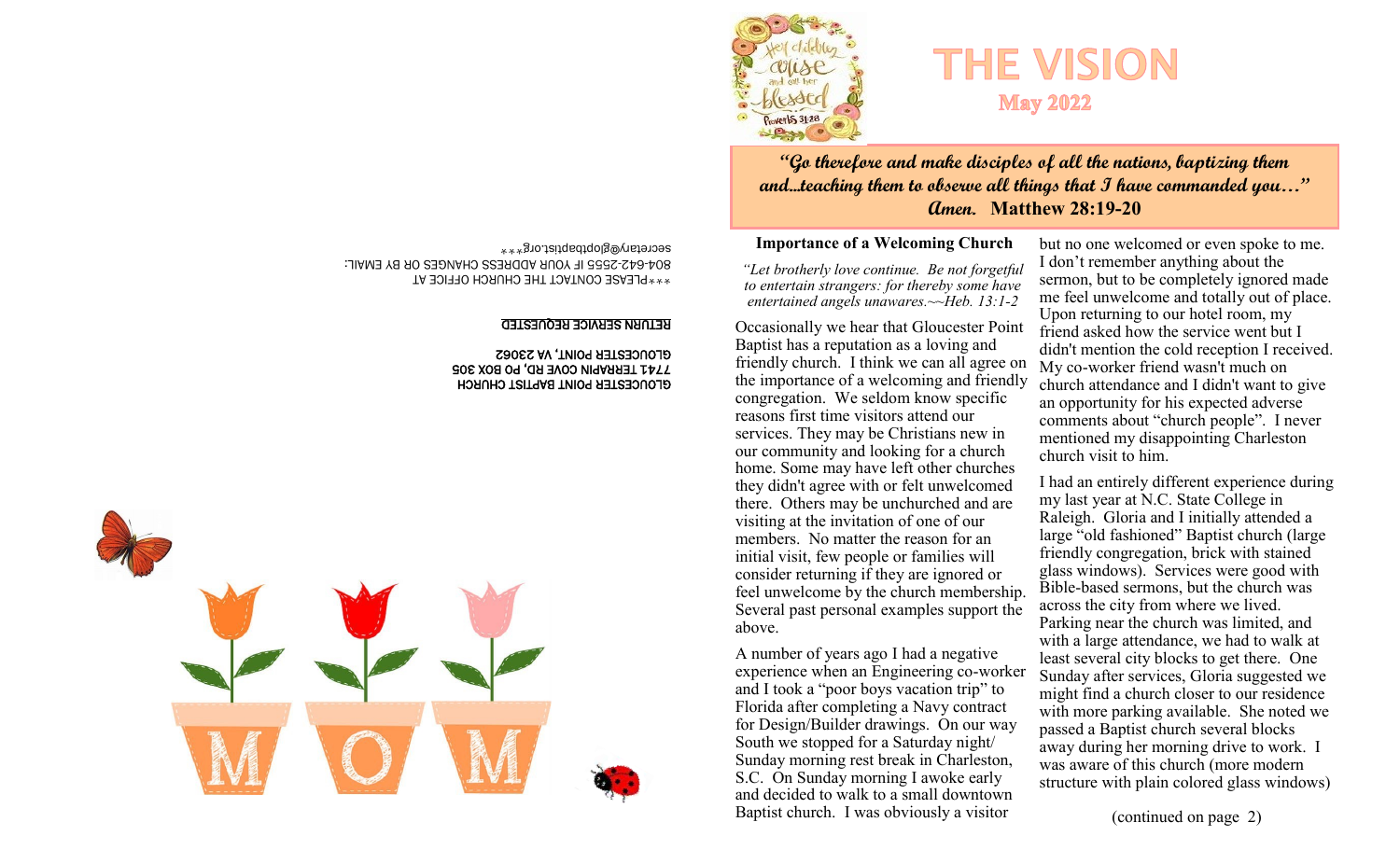# (continued from page 1)

and assumed it to be somewhat liberal since many college students and faculty members attended there. We agreed to visit there the following Sunday and I was proven completely wrong! We were welcomed by a number of members before and after an excellent Bible-based message. We continued attending there until graduation (this experience showed me that you cant always judge a book by its cover, and its never wise to make unsupported assumptions). Both of these N.C. churches were welcoming and presented Bible-based sermons. Important things being essentially equal, we chose to attend the church closer to our residence with "close-by" parking.

Page 2 (continued from page 1) I believe the examples noted above Page 7 emphasize the point of this article-one that we always need to keep in mind. Church members greeting and welcoming new people/first time attendees to our services form positive and lasting impressions. It also demonstrated Christian love in the membership. This is important for a church to grow and win new converts to our Lord.

Bill Breeden



**Deacon of the Week** 5/1—Stewart Wood 5/8—Sonya Anthony 5/15—Bill Breeden 5/22—David Crummett

**Older Children's Church** 5/1—Alice/Gordon Smith 5/8—Jayme/Brody Sanford 5/15—M. McNeil/D. Gandee 5/22—Connie/Sami West

# **Nursery Workers** 5/1—H. Warren/T. Owens 5/8—L. Walton/A. Zepeda 5/15—Jaime/Bailey Moore

5/22—H. Warren/T. Owens

CHURCH

**May Ushers**

Chris Hutson Buddy Hogge Howard Warren

# **May Tellers**

Helen Spence Bill Breeden

**Sunday School Nursery** Sharon/Howard Warren

**Younger Children's Church** 5/1—Nancy Dyson 5/8—Sonya Anthony 5/15—Joyce Marshall 5/22—R. Wells/M. Wagner

i<br>L



The Annual Church Picnic will be held on Sunday, May 22, 2022 at GPBC!

Children & Youth Games and Activities start at 4:30pm.

There will be a Devotional time at 5:30pm and then dinner will follow at 6:00pm.

Invite your family and friends!!





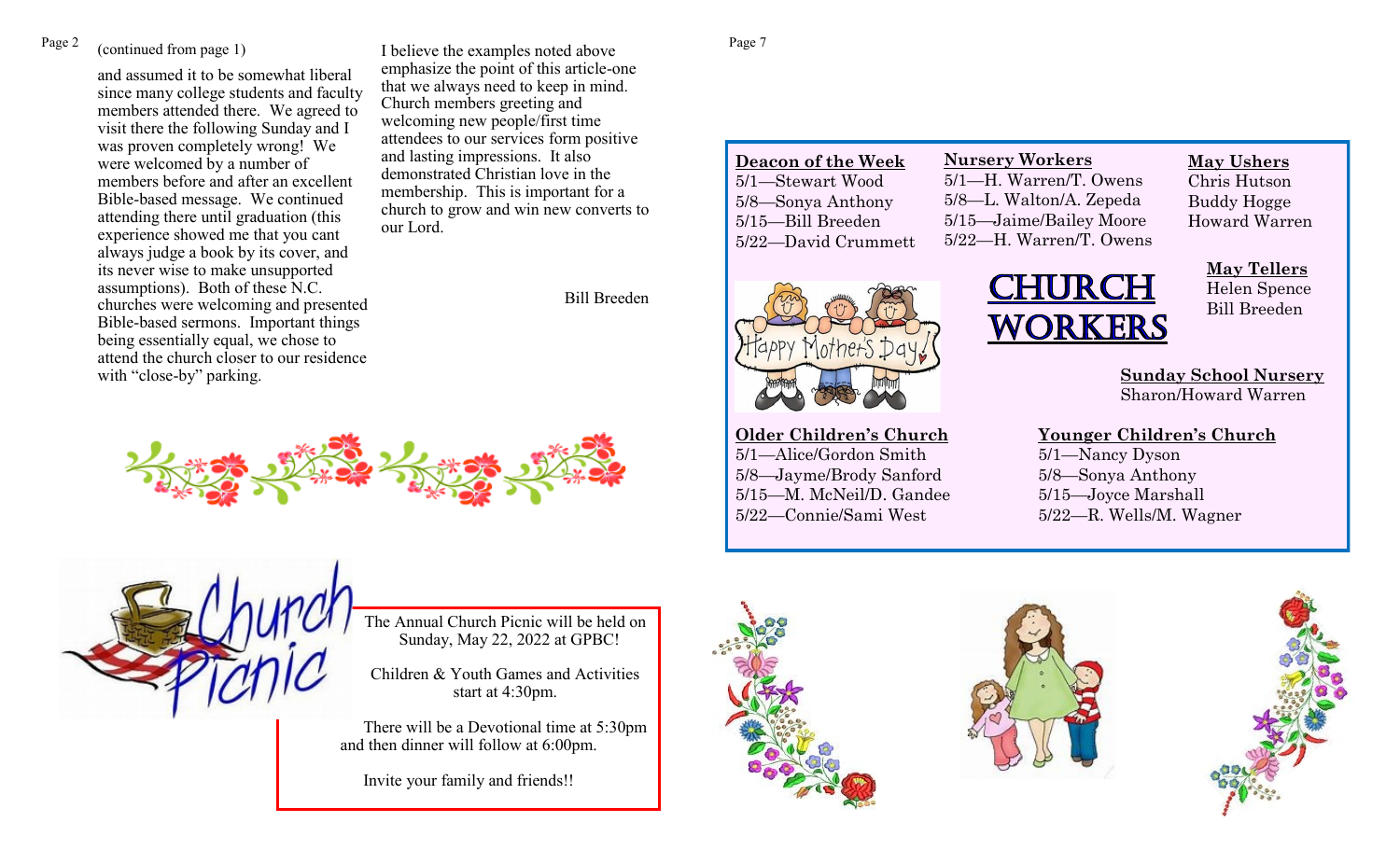# Page 6<br>
What's Happening<br>
In The WMU<br>
Annie Armstron Function Function Function Function Function Function Function Function Function Function Function Function Function Function Function Function Function Function Functio

### **Annie Armstrong Easter Offering**

We surpassed our goal of \$3,200.00 and are so thankful for your generous mission giving. You have contributed **\$3,492.00** to the Annie Armstrong North American Missions.

To God Be The Glory!!



# **Missionary Moment-Journeymen**

NAMB Journeymen are recent college graduates who become missionaries for a two-year term. Serving as a Journeyman allows young professionals to be employed, serve on mission and explore the potential for lifelong service as a missionary or church planter. Journeymen are fully funded by NAMB and do not need to raise personal financial support. All Journeymen are involved in evangelism, discipleship and church planting. The specific roles they play will vary by location. Responsibilities and tasks are broad and could include leadership development and training, volunteer coordination, community development, research and mapping. Each Journeyman's work will be aligned with NAMB's goals of engaging communities with the Hope of the Gospel in the areas of Poverty, Refugees and Internationals, Foster Care and Adoption, Human Trafficking, Crisis Response and Church Planting.

Please pray for the college graduates who are beginning their work as Journeymen.





*have done, and let her works bring her praise at the city gate. Proverbs 31:31* 

and loving instructions 31:26<br>and loving instructions 31:26<br>Honor her for all that her hands



*Her children arise up, and call her blessed; her husband also, and he praiseth her. Proverbs 31:28*